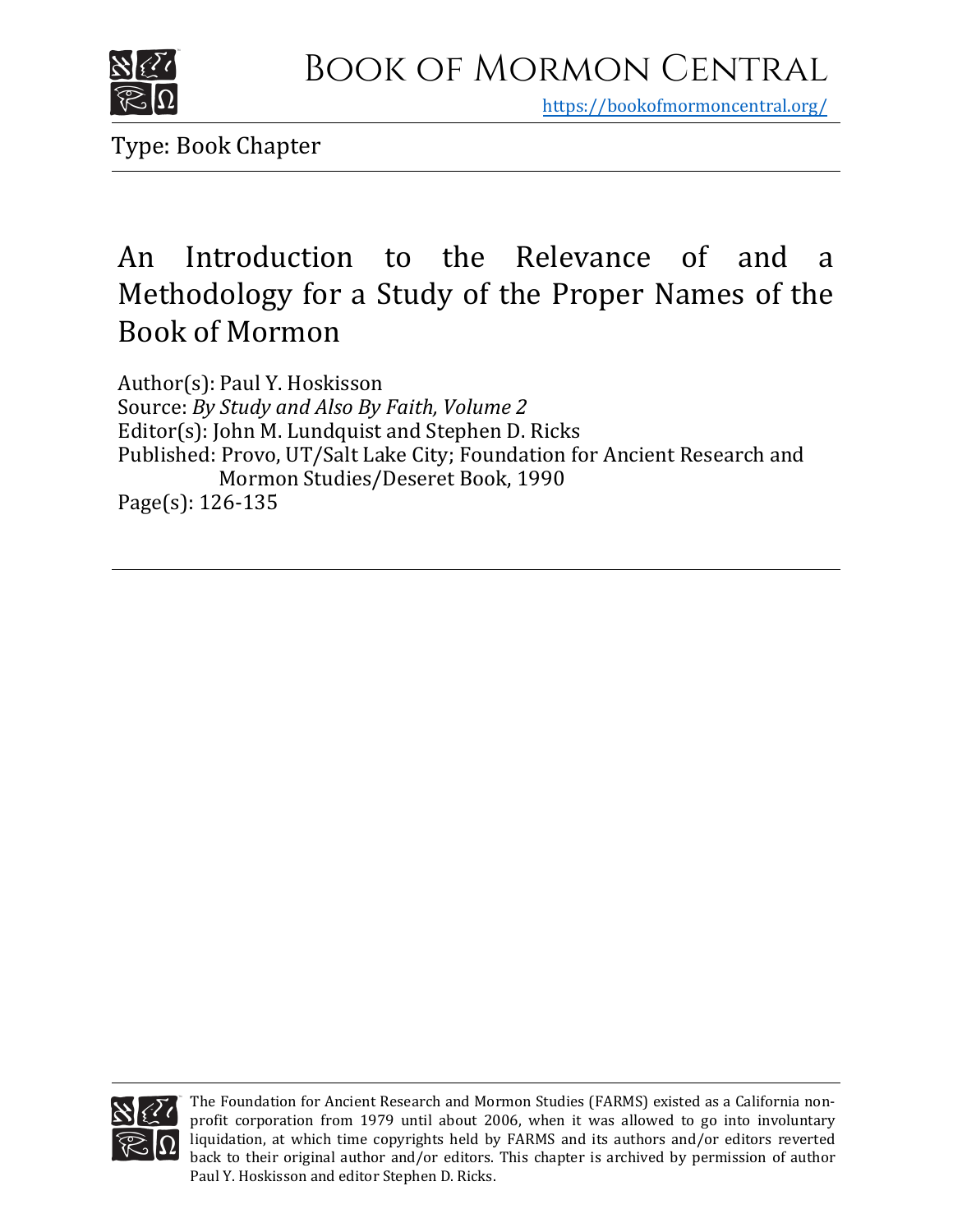# An Introduction to the Relevance of and a Methodology for a Study of the Proper Names of the Book of Mormon

*Paul* Y. *Hoskisson* Brigham Young University, Provo, Utah

Since the appearance of the Book of Mormon in 1830, its proper names have been discussed in diverse articles and books.<sup>1</sup> Most of the statements proffer etymologies, while a few suggest the significance of various names. Because of the uneven quality of these statements this paper proposes an apposite methodology. First, though, a few words need to be said about the relevance of name studies to our understanding of the Book of Mormon.

### **Relevance**

With the exception of a few modern proper names coined for their composite sounds,<sup>2</sup> all names have meanings in their language of origin. People are often not aware of these meanings because the name has a private interpretation, or the name has been borrowed into a language in which the original meaning is no longer evident, or the name is very old and the meaning has not been transmitted. For example, the English personal name *Wayne* is an old form of the more modern English word *wain,* meaning a "wagon" or "cart," hence the surname *Wainwright,* "builder/repairer of wagons."<sup>3</sup> However, to our contem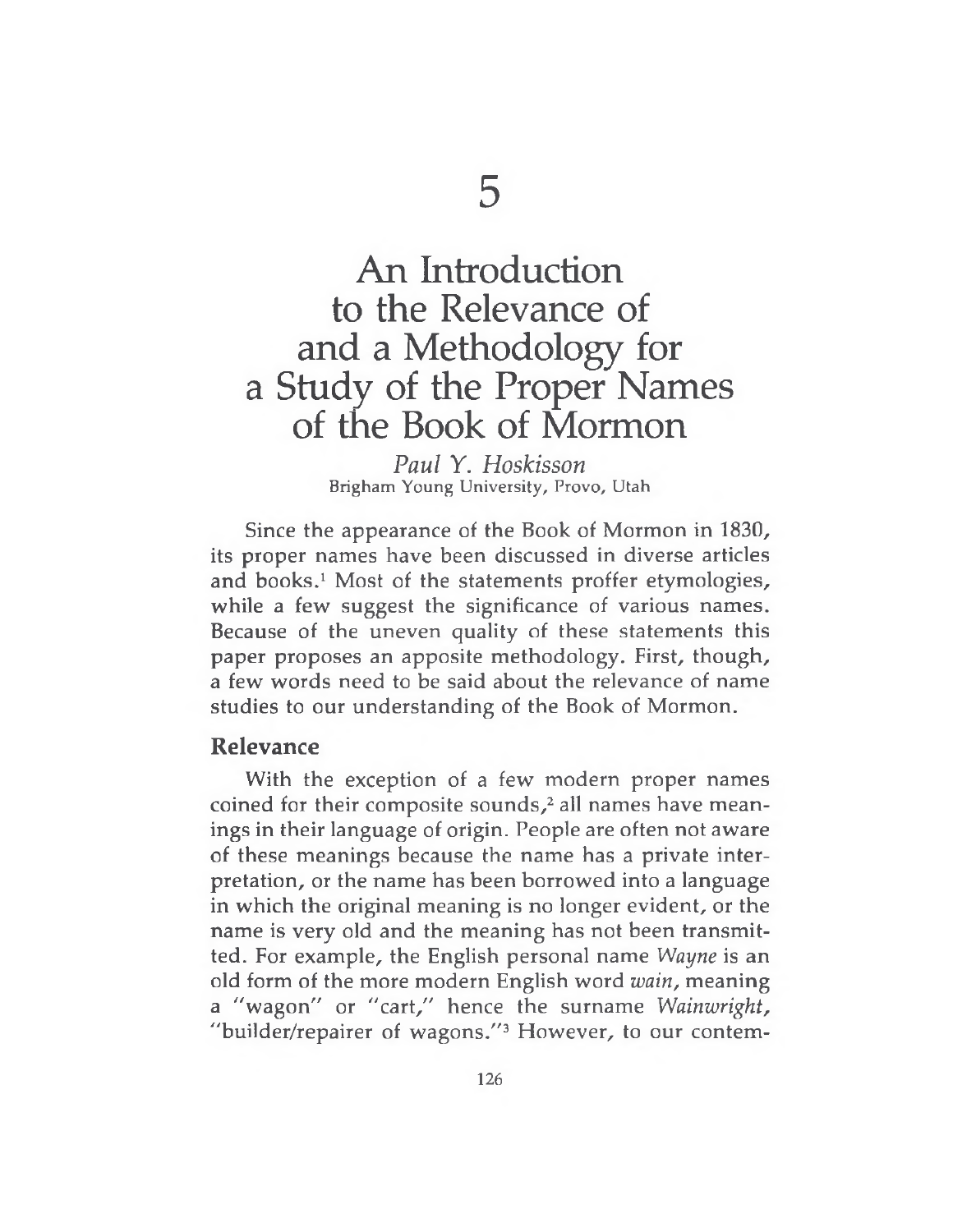porary ears *Wayne* no longer has a meaning; it is simply a personal name.

With training and experience, it is often possible to define the language of origin, the meaning, and, when applicable, the grammatical form of a name. Names like *Karen, Tony,* and *Sasha* (also written *Sacha* from the French spelling) have been borrowed into English from Danish,<sup>4</sup> Italian,<sup>5</sup> and Russian<sup>6</sup> respectively. The latter is particularly instructive because it represents a rather complicated transference of names. *Sasha* is a Russian diminutive (nickname) for *Aleksandr* (English *Alexander),* which in turn was borrowed from Greek *alexandros,*"defending men(?)." To most speakers of English, *Sasha* conveys neither the diminutive nature of the Russian nor any trace of the Russian form it was derived from, let alone the Greek origin and meaning of the name.

Names can preserve phonemes and lexemes of the language of origin. Thus, English *Alexander* retains a semblance of the original phonemes plus the initial and final lexemes *alex* and *andr,* but not the case ending -os of the Greek. In English the name "Wayne" was frozen in a state of the English language when *y* represented the sound later spelled  $i$ .<sup>7</sup> When we realize that the phonemes represented by *y, i,* and *g* can under certain conditions represent each other at different stages and in various dialects of written English, it is easy to see that wayne  $=$  wain  $=$ wagon.<sup>8</sup>

Even when the source language has been lost to memory, i.e., has become a nonspoken language, names often retain in their adopted language many of the sounds and therefore phonemes of the original, despite several transmigrations involving intermediate languages. For example, the English name *Esther* can be traced ultimately to the Babylonian name for the goddess of love and war, *Istar.* However, the English form of the name is derived undoubtedly from the English Bible translations that go back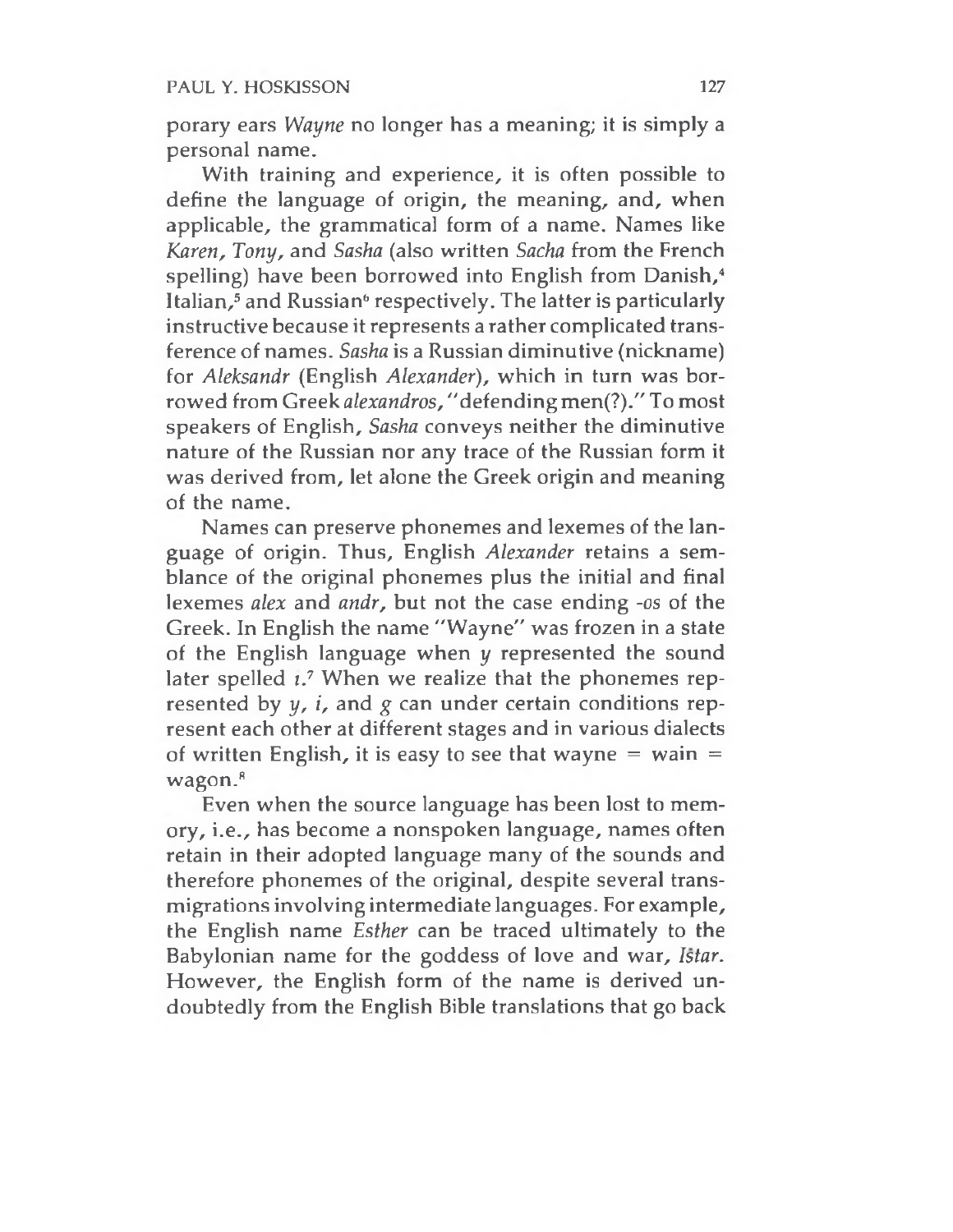to the Greek form in the Septuagint or to the Hebrew, *Esther,* both of which ultimately derive from the Babylonian *IStar.*

For the above two reasons,<sup>9</sup> the onomasticon<sup>10</sup> of the Book of Mormon can preserve lexemes of the languages used to compose the book. Through a careful study of these names we can draw conclusions about their possible language origin and meaning. In this respect, the proper names in the Book of Mormon form a unique and useful tool for the study of the languages of the peoples of that book and make possible new insights for understanding the cultures of the Book of Mormon.

Such conclusions are valuable for two reasons. First, names can be employed to convey content. Giving a name in antiquity usually involved more than supplying a label. Names had meanings, and though not all names necessarily were consciously based on meaning, $11$  some were. For instance, Isaiah gave his two sons long and, for most English speakers, unpronounceable names. These names were not given for any intrinsic quality of the two children but as a testimony to Isaiah's contemporaries. The names contained a message, and understanding that message gives insight into the literary work of a great prophet.<sup>12</sup>

Second, names can supply information about the milieu of the author or redactor. Names in the ancient world were subject to literary treatment or mistreatment. For example, one of Saul's sons must have been less than appreciated by his contemporaries. This is reflected not only in the biblical information concerning him (he was murdered), but also in the treatment of his name. His proper name, *Eshbaal*, which means "man of the lord,"<sup>13</sup> is preserved in the late account found in <sup>1</sup> Chronicles 8:33 and <sup>1</sup> Chronicles 9:39. However, in the earlier, more contemporary account found in 2 Samuel 2-4, his name was changed by the compilers of the book to *Ishbosheth,* meaning "man of shame." Changing a respectable word to a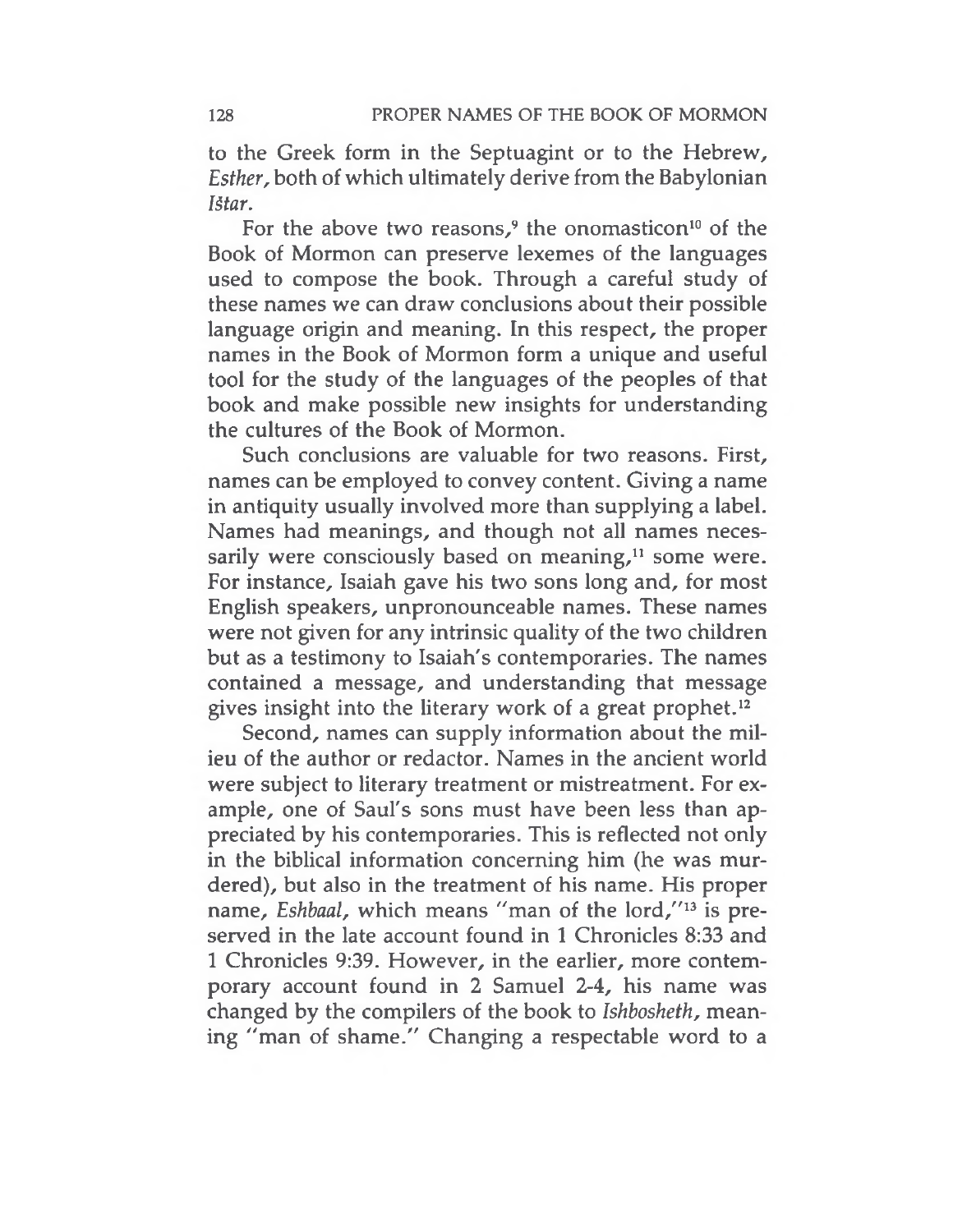disreputable word is called a *dysphemism,* the opposite of a euphemism. This play on the name of Saul's son probably expresses an opinion of the author of 2 Samuel about that person. The redactor or author of 1 Chronicles used the original name, perhaps out of respect for the person since Saul's son was removed temporally and personally from the time of the composition of 1 Chronicles, or perhaps because any name containing *Baal* in those days was by itself sufficient shame.

A careful scrutiny of names can also lead to information about the times in which a work was composed. The relatively unknown play on words between the names of a famous Babylonian king, *Nebuchadnezzar,* in Kings (e.g., 2 Kings 24:1) and *Nebuchadrezzar* in Jeremiah (e.g., Jeremiah 37:1), could only have been made by someone familiar with the times these passages portray. The latter can be translated from Babylonian as "Nabu, protect the crown prince," while the former means "Nabu, protect the mule."<sup>14</sup> Only someone writing from an anti-Babylonian perspective would have used the dysphemism. The correct form of the name would have been used by pro-Babylonian, neutral, or politically removed writers. This corroborates the general anti-Babylonian tenor of Kings and the pro-Babylonian stance of Jeremiah. However, unlike *Ishbosheth* mentioned above, this dysphemism cannot be Hebrew in origin, but must have been borrowed from a current Mesopotamian wordplay on the Babylonian king's name.<sup>15</sup>

If a Semitic *Vorlage* is posited for the Book of Mormon, then the Semitic propensity to play with names should be evident in it, and it is. For instance, in the book of Alma the people of Ammon are given a land called Jershon. The etymology of this toponym can be traced to a Hebrew root meaning "to inherit."<sup>16</sup> Alma 27:22 states that "this land Jershon [that is, inheritance] is the land which we will give unto our brethren for an inheritance." This is an excellent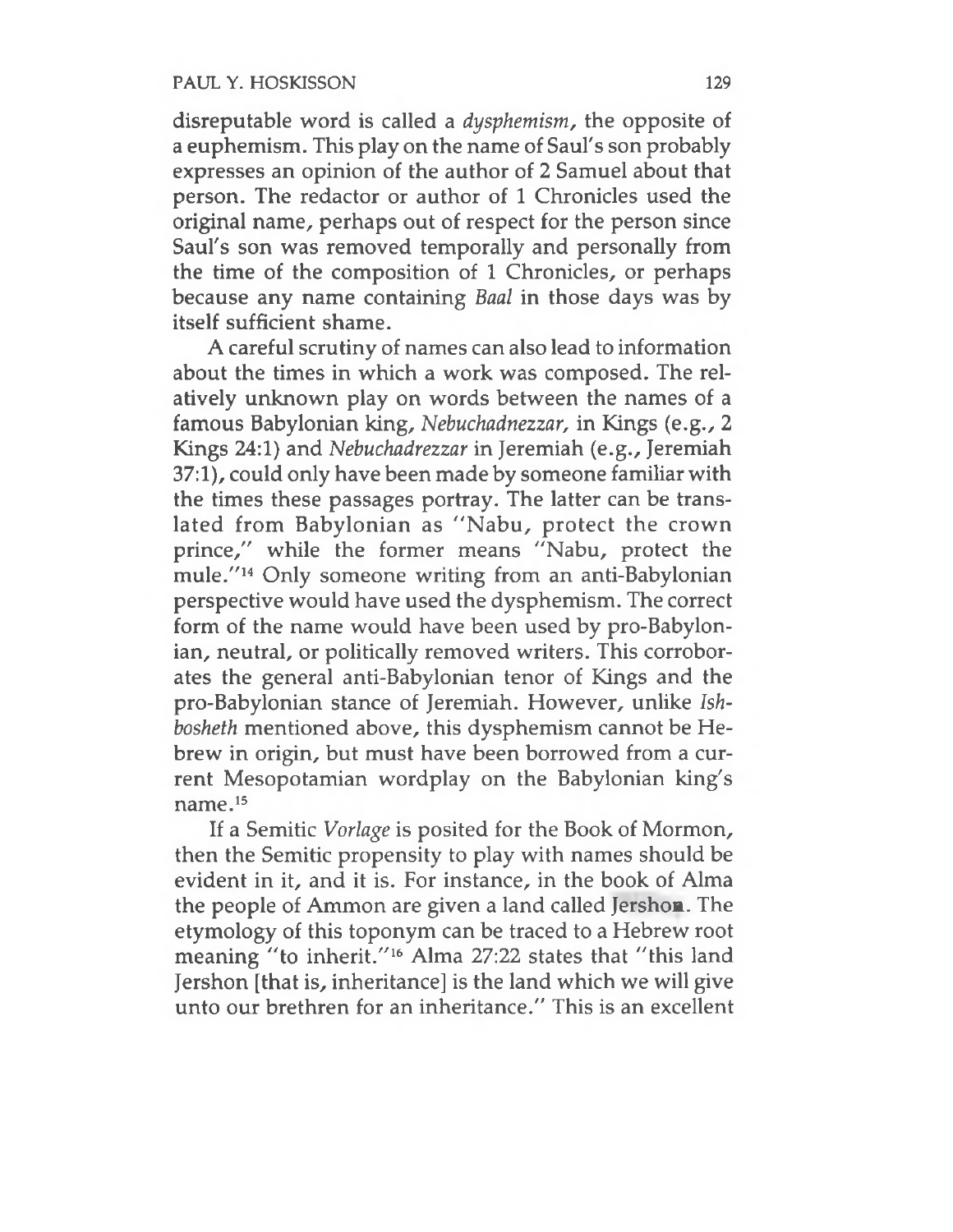example of wordplay in the Book of Mormon and also makes a statement about the Nephite action of giving the land to the converted Lamanites.<sup>17</sup>

An exacting study of the names can also reveal otherwise unknown influences on Nephite society. One of the better known apostates of the Book of Mormon carried a Jaredite name, *Korihor.<sup>18</sup>* Likewise, one of the most infamous apostate movements in the Book of Mormon also carried a Jaredite name, order of *Nehors,* named after the Nephite, *Nehor.<sup>19</sup>* This name, however, is a Jaredite topo $nym<sup>20</sup>$  appearing as a proper name in the book of Ether. These two examples suggest that some Nephite apostate movements might have been inspired by Jaredite history, either through the twenty-four gold plates found by Limhi's people and translated by Mosiah or through contact with survivors of the Jaredite culture.

## **Methodology**

Requisite to any study of the Book of Mormon onomasticon is primary and accurate control of philologic possibilities. In the example *Jershon* given above, a recently discontinued manual of the Church, quoting a Book of Mormon commentary, states that the name means "land of the exiled, or of the strangers." This false etymology is probably based on the assumption that the root in Hebrew for the Nephite *Jershon* is to be derived from the Hebrew word for stranger, *ger*. This root begins with a *gimel*  $(\varphi)$ , which normally is transliterated in the King James Bible with a  $g$  and not a  $j$ . As discussed below, the  $j$  in the Hebrew names of the King James Bible usually represents the Hebrew *yod* (/y/). Therefore, if it can be assumed that the normal transliteration techniques employed in the King James Version apply to the Book of Mormon, the meaning "exile" or "stranger" for the word *Jershon* is not possible. In addition, "exile" or "stranger" is unlikely because the sound /s/ in *Jershon* would remain unexplained.<sup>21</sup>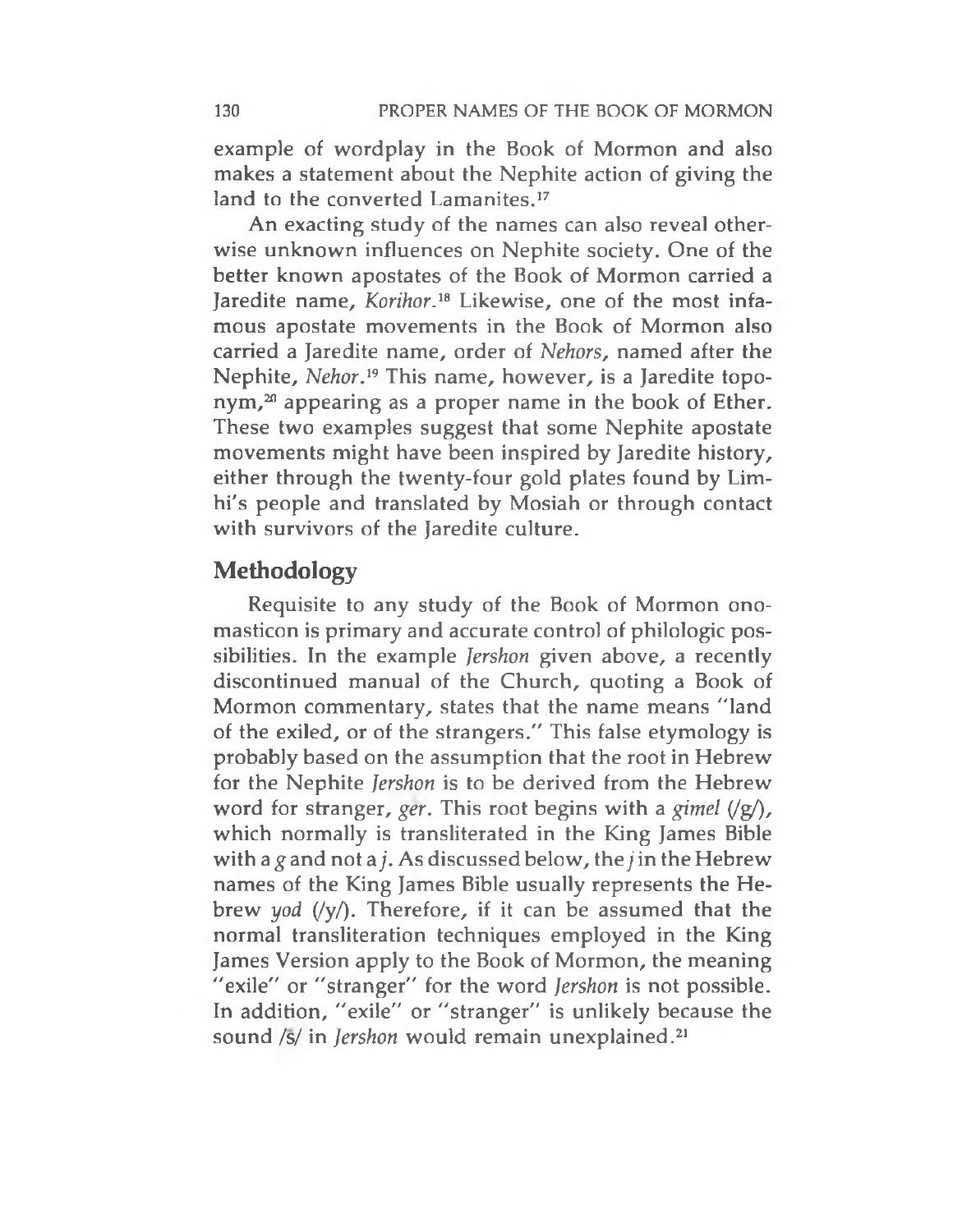Inseparable from a control of the primary languages is a knowledge of which languages apply to the Book of Mormon onomasticon and to what extent they apply. When considering possible language *Vorlagen* for the Book of Mormon, Hebrew of the biblical period is the first choice. Nearly equal in consideration to Hebrew is Egyptian, followed by the other Semitic languages in use at or before the time of Lehi, including Akkadian, Aramaic, Ugaritic, Phoenician, Moabite, and Ammonite. Semitic languages first attested after the time of Lehi, such as Classical Arabic, the later Aramaic dialects, and Ethiopic dialects, are not as relevant as the earlier languages, but may be used with extreme caution. Other non-Semitic languages with which the Hebrews could have had contact before Lehi's departure, such as Hittite, Greek, Hurrian, and Sumerian, should be a last resort.

Even with these precautions, problems cannot be avoided. A name can have several etymologies based not only on several roots in one language, but it may also be traceable to more than one language. For example, one author has seen in the word *Alma* an Arabic name,<sup>22</sup> while in Hebrew there are at least six theoretical roots: *'Im, <sup>c</sup>lm, glm, Im', lmc, Img,* though not all of these are necessarily attached to an etymon in West Semitic.

The use of an edition of the received text that also renders all the possible English variants of the names is absolutely necessary for any study of the proper names of the Book of Mormon.<sup>23</sup> For instance, any etymology of the toponym *Cumorah* must be based on an acceptable reading of the received text. The present editions of the Book of Mormon are unanimous in reading *Cumorah.* However, this place name is spelled three different ways in the Printer's Manuscript. Thus, Mormon 6 contains the spelling *Camorah* and *Cumorah* in verse 2, while verse 5 has *Comorah.* In the 1830 edition *Camorah* is standard throughout the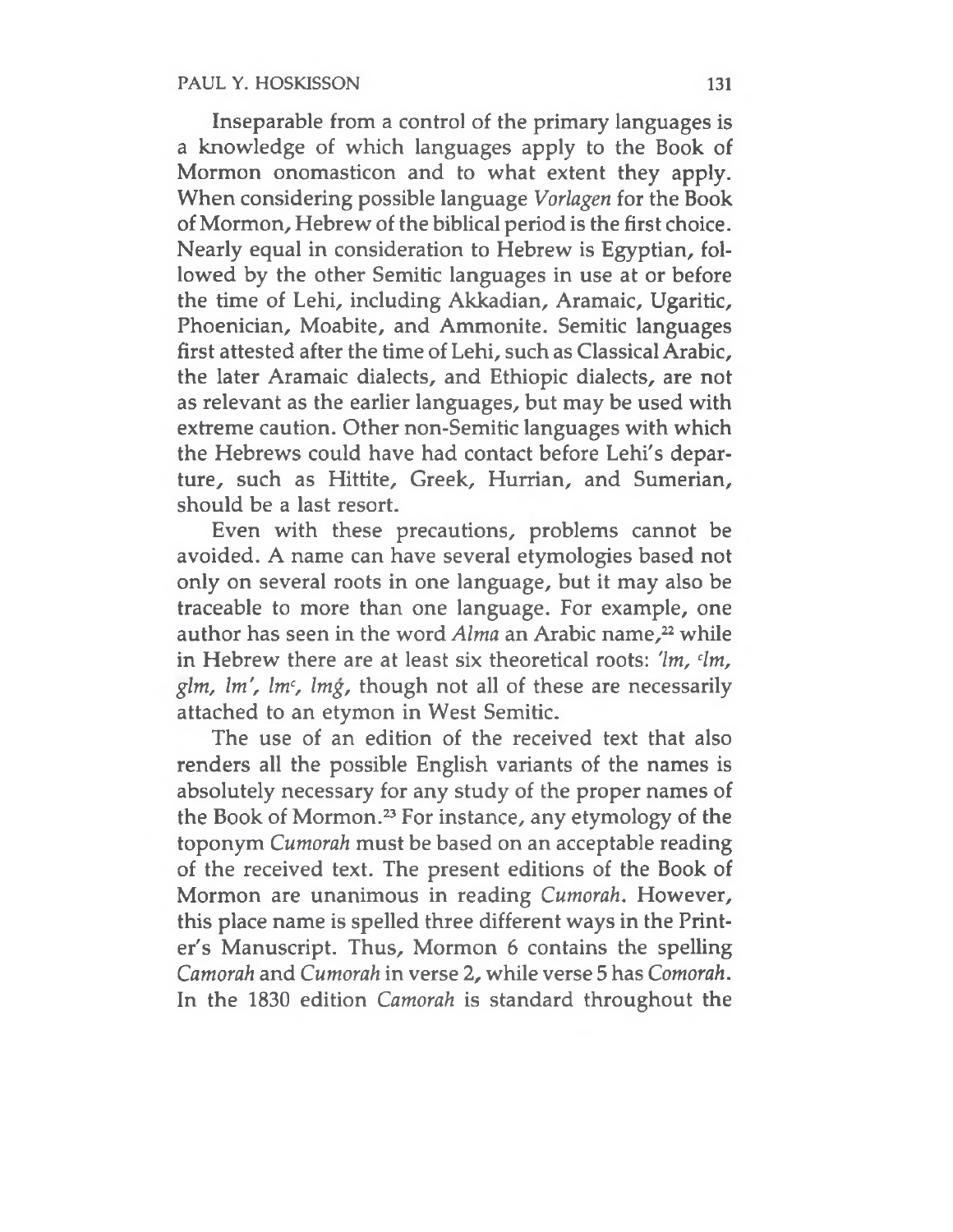Book of Mormon. *Cumorah* appears in all subsequent editions.<sup>24</sup>

In addition, some variations of the spellings of names have possibly slipped into the present editions seemingly without justification, *e.g., shiblum*. In Alma 11:15-19 *shiblum* is juxtaposed with *shiblon.* In the Printer's Manuscript the *b* is not there, i.e., *shilum.* The *b* could have been inserted inadvertently because of the *b* in *shiblon.*

Second only to the need for a critical edition is the need to posit a theoretical model for the possible transliteration into English of the names as they might have been on the *Vorlage.* Thus, does <sup>a</sup> *j* in <sup>a</sup> name in the Book of Mormon represent the phoneme /j/, /y/, /g/, or /h/? The *j* in the transliterated Hebrew names in the King James Bible usually stands for a /y/, the Hebrew letter *yod.* It is notable, however, that the King James renderings are not consistent. The initial Hebrew phonemes of *Jeremiah, Isaiah* and *Job* are /y/, /y/, and /h/ respectively. Extrapolating from this example, we might expect relative but not absolute consistency in the transliterations of the Book of Mormon onomasticon.

A further complication involves the commingling of Jaredite and Nephite names. Unless and until it can be determined from which cultural background the Jaredites departed, $25$  it will be impossible to do anything but guess about etymologies for Jaredite names. It also appears that Jaredite names surface rather early in the Nephite record<sup>26</sup> and should not be considered together with Lehite and Mulekite language names when etymologies are proposed.

## **Conclusion**

An understanding of the proper names in the language of the *Vorlage* of the Book of Mormon can reveal, via literary nuance, aspects of Nephite/Lamanite culture that remain unrecognized by the reader who is limited to modern languages. However, such results are valid only to the extent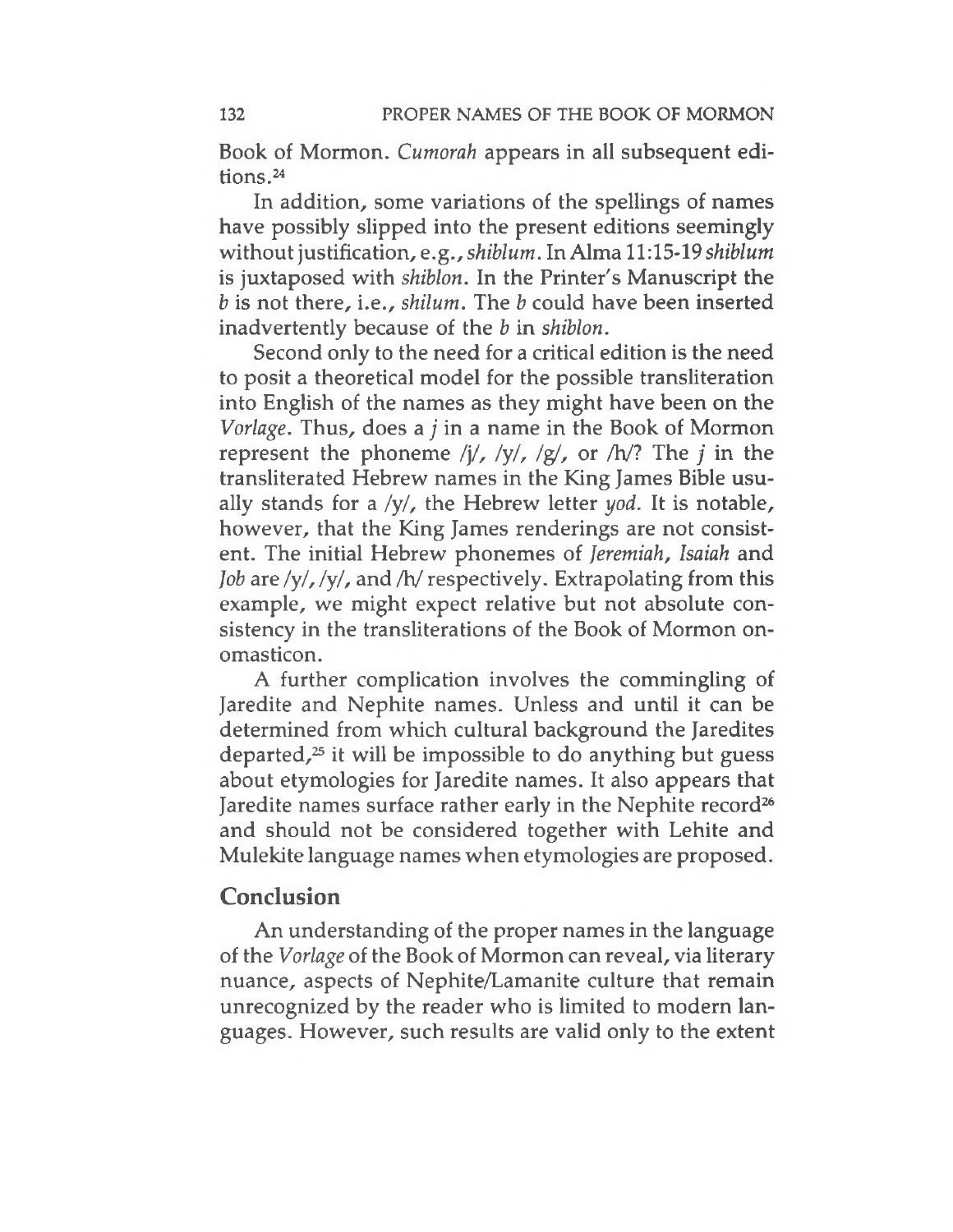#### PAUL Y. HOSKISSON 133

that the conclusions are based on sound methodology. This study has proposed an apposite methodology, i.e., control of the posited primary languages, discretion in determining the primary languages, thorough and rigorous examination of all the philological possibilities in the various target languages, and the use of a critical edition that indicates all variations in the various manuscripts and editions.

Needless to say, as the title of this paper indicates, this is only an incipient attempt at defining the relevance of and establishing a methodology for a study of the proper names of the Book of Mormon. Much work still begs attention.

This paper would not be complete without a caveat. Extreme caution both in the tools used and the ways in which they are used must always be the standard. Less is better and conservatism is a virtue. Yet the study of the onomasticon of the Book of Mormon is a must if we are to understand the world of the Nephites and Jaredites. I hope this introductory statement on relevance and methodology will lead to even more significant progress in the study of the proper names of the Book of Mormon.

#### **Notes**

1. In making a list of proposed etymologies of Book of Mormon names <sup>I</sup> have logged over 300 suggestions made over a period of more than 140 years and in more than thirty publications.

2. For example, *LaDell, Shalynn, Sonda,* etc.

3. See Leslie Dunkling and William Gosling, *Everyman's Dictionary of First Names* (London & Melbourne: J. M. Dent, 1983), 290. Cf. also *The Compact Edition of the Oxford English Dictionary* (hereafter *OED)* (Oxford: Oxford University, 1981), 3667-68.

4. E. G. Withycombe, *The Oxford Dictionary of English Christian Names* (Oxford: Clarendon, 1977), 186. See also Dunkling and Gosling, *Everyman's Dictionary,* 148-49.

5. Withycombe, *The Oxford Dictionary,* 28; and Dunkling and Gosling, *Everyman's Dictionary, 276.*

6. Withycombe, *The Oxford Dictionary,* 13; and Dunkling and Gosling, *Everyman's Dictionary,* 251 and 247.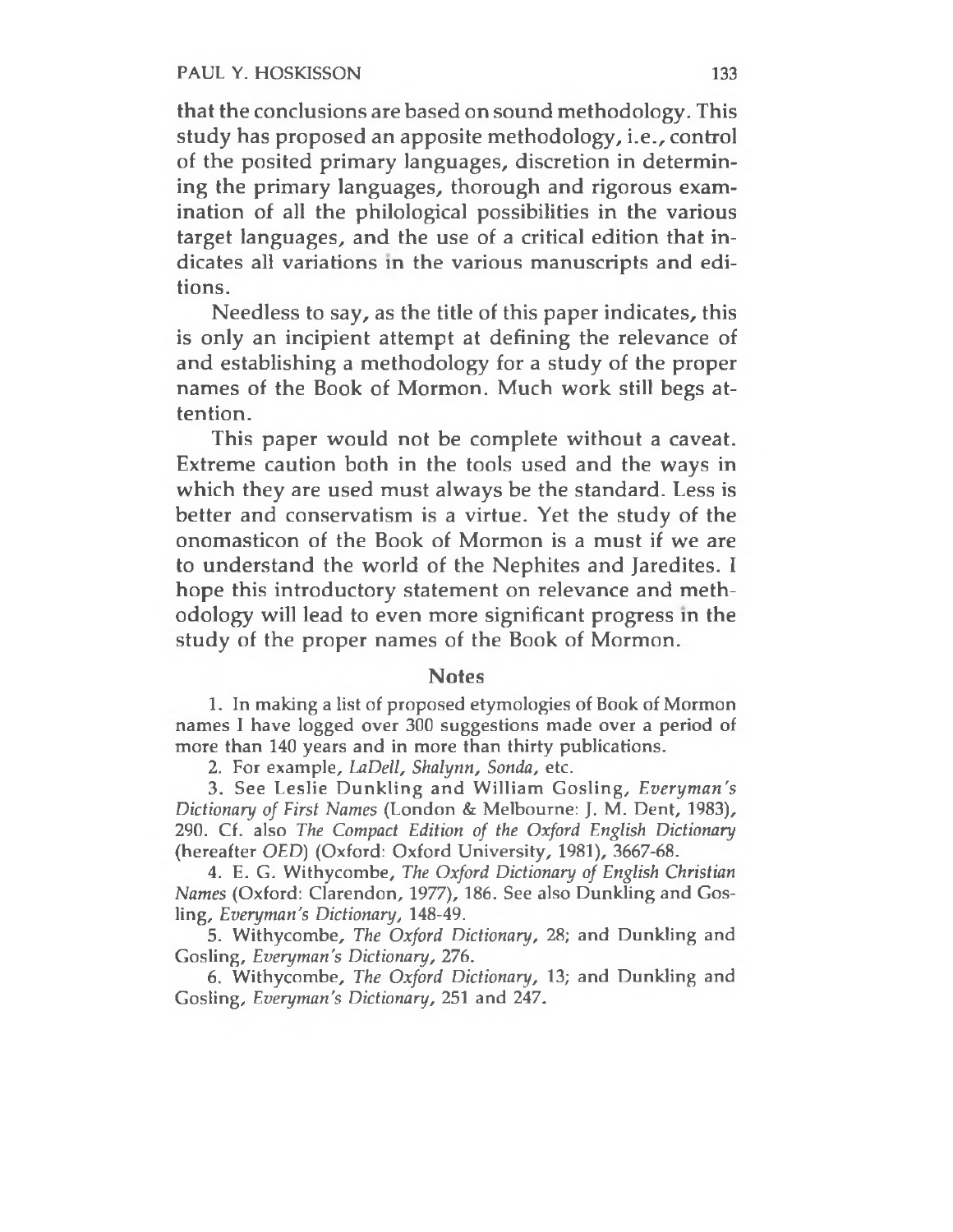7. The *OED* entries on pp. 3667-68 list the earliest readings for *wayn* (first entry on p. 1250) while the spelling *wain* usually appears several centuries later.

8. See the previous footnote. Though "wagon" was adopted into English around the sixteenth century from Dutch and/or German, see the Early Modern English *wagan* and Old English *wæn*, *weegn (OED,* "wagon," p. 3666).

9. That is, (1) when enough is known about a name that it can be traced to its language of origin, and (2) the names can preserve original phonemes and lexemes of the language of origin even though the name originated in a language no longer spoken.

10. Normally the onomasticon (a list of proper names) of the Book of Mormon would not include simple substantives. However, all transliterations of Book of Mormon substantives should be included in any study of the proper names even if there is a question whether or not the substantive is a proper name. For example, *rameumptom* (Alma 31:21) and *irreantum* (1 Nephi 17:5) fall into this category.

11. For instance, see Rivkah Harris, "The *nadltu* Woman," in *Studies Presented to A. Leo Oppenheim* (Chicago: Oriental Institute of the University of Chicago, 1964), 127, who states, in speaking of the names given to *nadltu* priestesses in the Old Babylonian period, "Then as now there were vogues in names."

12. The names, Maher-shalal-hash-baz, "Hurry the spoil, hasten the plunder" (Isaiah 8:3; for the translation, see F. Brown, S. R. Driver, and C. A. Briggs, *A Hebrew and English Lexicon of the Old Testament* [Oxford: Clarendon, 1968], 555), and Shear-jashub, "a remnant shall return" (Isaiah 7:3; for the translation, see ibid., 984), refer to the impending captivity and the subsequent return of a remnant from that captivity. See Isaiah 8:18.

13. In the earlier biblical texts Baal (from the Hebrew root *frl)* still carries its original meaning, "lord" or "master." In later biblical texts Baal came to be the proper name of a Canaanite god whose name is otherwise not known.

14. For a recent handling of this topic see A. van Selms, "The Name Nebuchadnezzar," in M. van Voss, Philo Houwink ten Cate, and N. A. van Uchelen, eds., *Travels in the World ofthe Old Testament,* Studia Semitica Neerlandica 16 (Assen: Van Gorcum, 1974), 223-29.

15. The play on words works best in Akkadian, not at all in Hebrew, and only partially in Aramaic. For this reason it is likely that this dysphemism originated in the cuneiform world and not in Palestine.